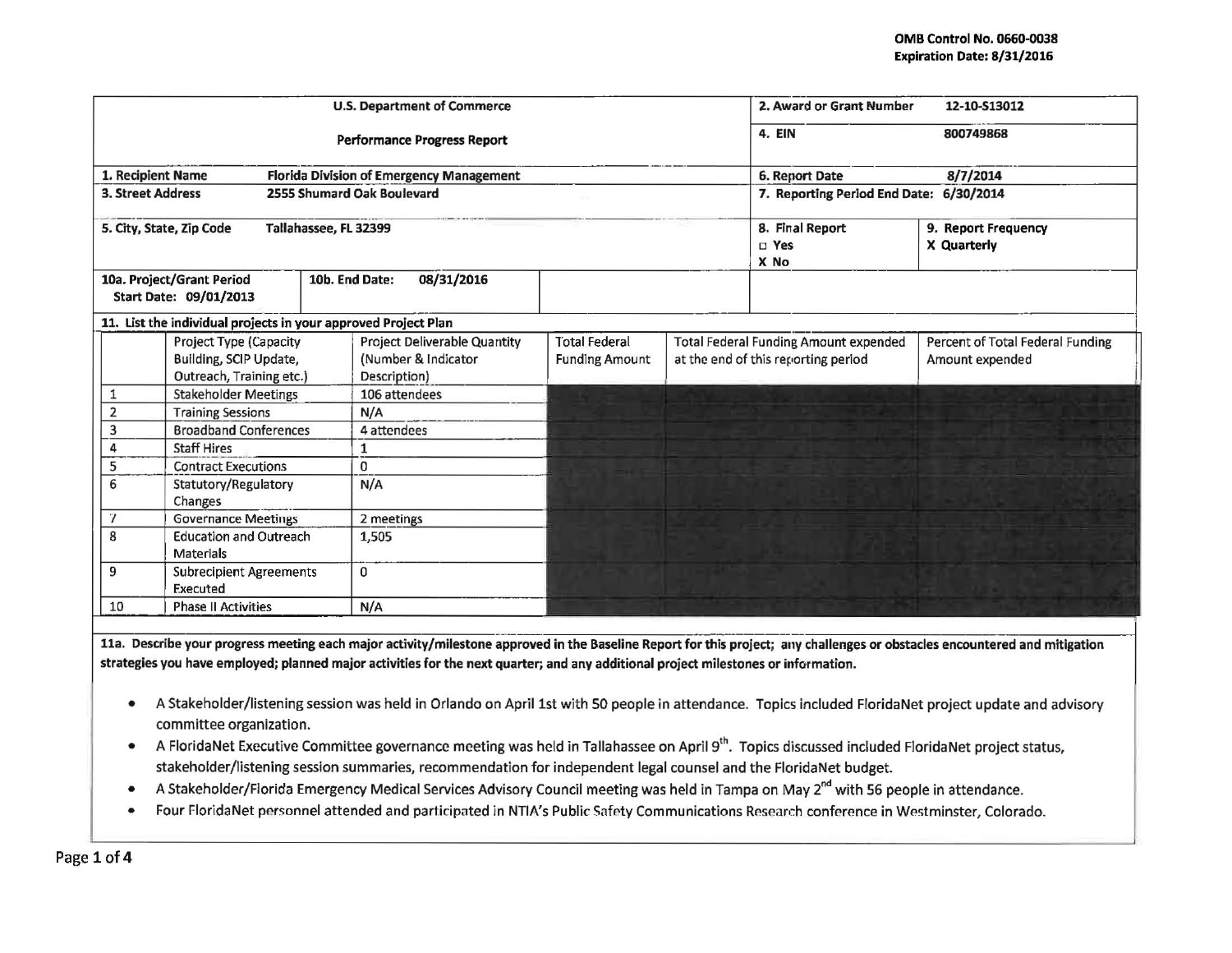$\vert$  $\vert$ 

11a. (Continued)

• A Florida Net Executive Committee governance meeting was held in Tallahassee on June 13<sup>th</sup>. Greg Rubin was nominated as the Florida Net Executive Committee's EMS representative. Topics discussed also included an overview of the FirstNet consultation process and the Florida Net project status,

---- - --~-- ·--

• The FloridaNet.gov website received 1,505 unique sessions during the quarter and is a continuation of our education and outreach efforts .

11b. If the project team anticipates requesting any changes to the approved Baseline Report in the next quarter, describe those below. Note that any substantive changes to the Baseline Report must be approved by the Department of Commerce before implementation. None Anticipated

11c. Provide any other information that would be useful to NTIA as it assesses this project's progress.

Column 14(6) has been updated to reflect corrections to the match in quarters 1-3 and to update the correct cumulative amount.

11d. Describe any success stories or best practices you have identified. Please be as specific as possible.

N/A

12. Personnel

12a. If the project is not fully staffed, describe how any lack of staffing may impact the project's time line and when the project will be fully staffed.

Florida Net is fully staffed.

12b. Staffing Table

| Job Title                                       | FTE % | <b>Project(s) Assigned</b>                                                      | Change    |
|-------------------------------------------------|-------|---------------------------------------------------------------------------------|-----------|
| <b>DHSMV Grant/Project Manager</b>              | 50    | Provide day to day grant management and oversight.                              | No change |
| <b>Grant Assistant</b>                          | 100   | Assist Grant Manager in day to day management of SLIGP activities.              | No change |
| <b>Assistant Facilitator</b>                    | 24    | Assist Facilitator with committee meetings.                                     | No change |
| Facilitator                                     | 10    | Coordinate logistical issues on Florida's SLIGP efforts.                        | No change |
| Chief Technology Officer                        | 11.5  | Expertise in the technology and law enforcement areas.                          | No change |
| <b>SLERS Communications Expert</b>              | 11.5  | Expertise in radio communications and law enforcement areas.                    | No change |
| Utilities Systems/Engineering Specialist        | 1.1.5 | Assist in SLIGP activities and research.                                        | No change |
| FloridaNet Data Processing Administrator<br>100 |       | Administer the Florida.gov web site and assist with daily FloridaNet activities | Started   |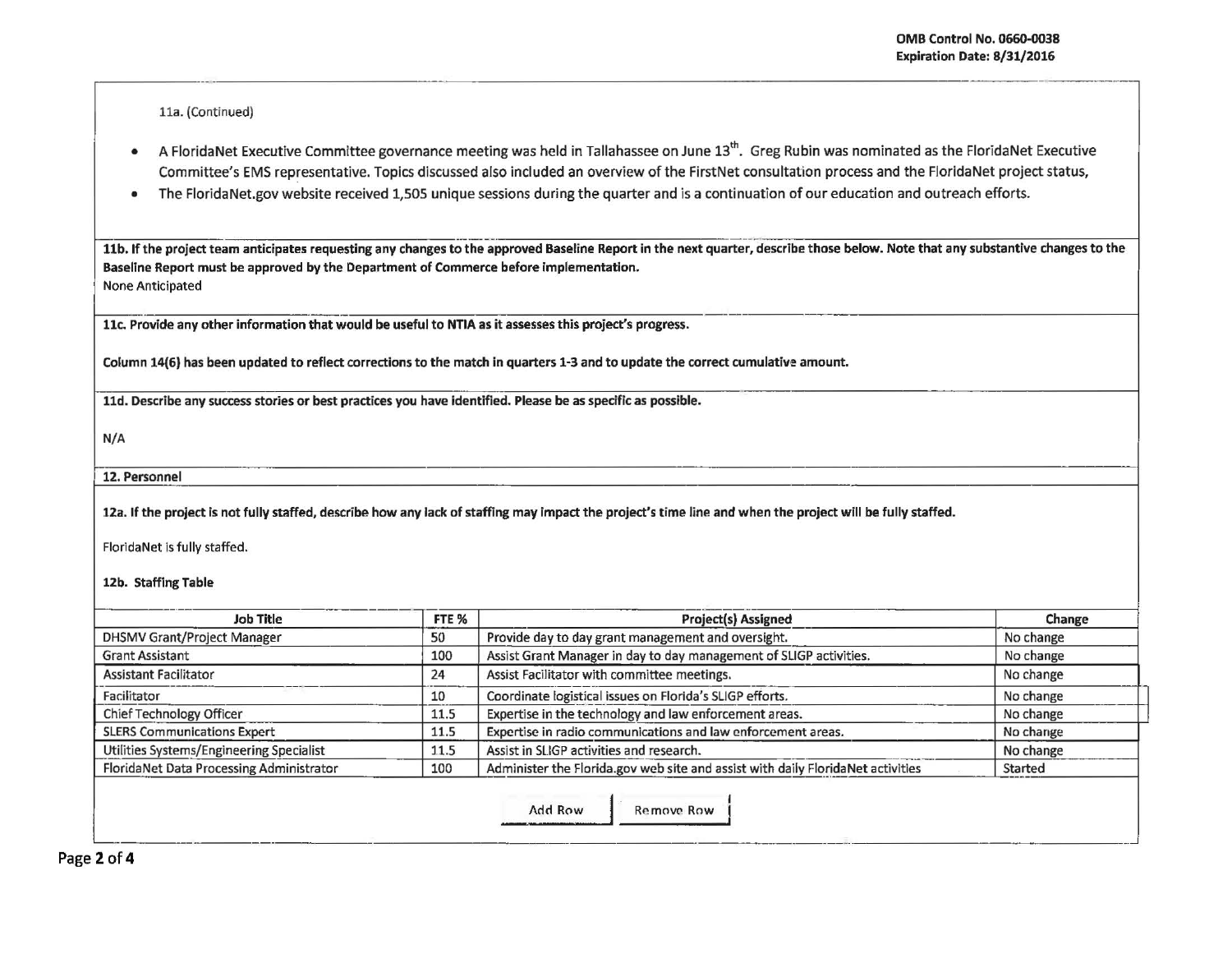13a. Subcontracts Table - Include all subcontractors. The totals from this table must equal the "Subcontracts Total" in Question 14f.

| Name                           | <b>Subcontract Purpose</b>               | Type .<br>(Vendor/Subrec.) | RFP/RFQ<br>Issued<br>(Y/N) | Contract<br>Executed<br>(Y/N) | Start<br>Date | End<br>Date   | <b>Total Federal</b><br><b>Funds Allocated</b> | <b>Total Matching</b><br><b>Funds Allocated</b> | Project and % Assigned |
|--------------------------------|------------------------------------------|----------------------------|----------------------------|-------------------------------|---------------|---------------|------------------------------------------------|-------------------------------------------------|------------------------|
| <b>MemberClicks</b>            | Communications/<br>Media Firm            | Vendor                     | ν                          |                               | $7 - 1 - 14$  | $6 - 30 - 15$ | 104,000                                        | $-0-$                                           |                        |
| <b>TBD</b>                     | <b>Meeting Planning</b><br>Services      | Vendor                     | Ν                          | N                             | <b>TBD</b>    | <b>TBD</b>    | 350,000                                        | 0                                               |                        |
| <b>TBD</b>                     | <b>Court Reporting</b>                   | Vendor                     | N                          | Ν                             | <b>TBD</b>    | <b>TBD</b>    | 78,000                                         | $\mathbf 0$                                     |                        |
| TBD                            | Technical Advice on<br>LTE, systems      | Vendor                     | N                          | N                             | <b>TBD</b>    | <b>TBD</b>    | 600,000                                        | $\Omega$                                        |                        |
| University of<br>Florida<br>** | Financial<br>analysis/MOU<br>development | Subrecipient               | N                          | N                             | TBD           | <b>TBD</b>    | 497,750                                        | 0                                               |                        |

• MemberCiicks is hosting FloridaNet.gov. Member Clicks' monthly service is \$275.

•• Funds currently allocated to the University of Florida will be re-allocated within Florida's forthcoming budget amendment.

13b. Describe any challenges encountered with vendors and/or subrecipients.

N/A

## 14. Budget Worksheet

Columns 2, 3 and 4 must match your current project budget for the entire award, which is the SF-424A on file. Only list matching funds that the Department of Commerce has already approved.

| Project Budget Element (1)   | <b>Federal Funds</b> | <b>Approved Matching</b> | <b>Total Budget</b> | <b>Federal Funds</b> | <b>Approved Matching Funds</b> | <b>Total Funds Expended (7)</b> |
|------------------------------|----------------------|--------------------------|---------------------|----------------------|--------------------------------|---------------------------------|
|                              | Awarded (2)          | Funds $(3)$              | (4)                 | Expended (5)         | Expended (6)                   |                                 |
| a. Personnel Salaries        | 358,779              | 321,958                  | 680,737             | 7,329.85             | 122,321.95                     | 129,651.80                      |
| b. Personnel Fringe Benefits | 106,110              | 109,327                  | 215,437             | 2,710.18             | 9,819.03                       | 12,529.21                       |
| c. Travel                    | 957,440              | 65,642                   | 1,023,082           | 498.56               | 11,361.40                      | 11,859.96                       |
| d. Equipment                 |                      |                          |                     |                      |                                |                                 |
| e. Materials/Supplies        | 124,740              | 4,210                    | 128,950             | 521.02               | 2,341.97                       | 2.862.99                        |
| f. Subcontracts Total        | 1,132,000            | 0                        | 1,132,000           | 59,542.38            |                                | 59,542.38                       |
| g. Other                     | 2,209,471            | 31.172                   | 2,240,643           | 4.47                 | 31,172                         | 31,176.47                       |
| Indirect                     | 27,500               | 696,701                  | 724,201             | 1,286.13             | 25,862.09                      | 27,148.22                       |
| h. Total Costs               | 4,916,040            | 1,229,010                | 6,145,050           | 71,892.59            | 202,878.44                     | 274,771.03                      |
| i. % of Total                | 80%                  | 20%                      | 100%                | 26%                  | 74%                            | 100%                            |

Page 3 of 4